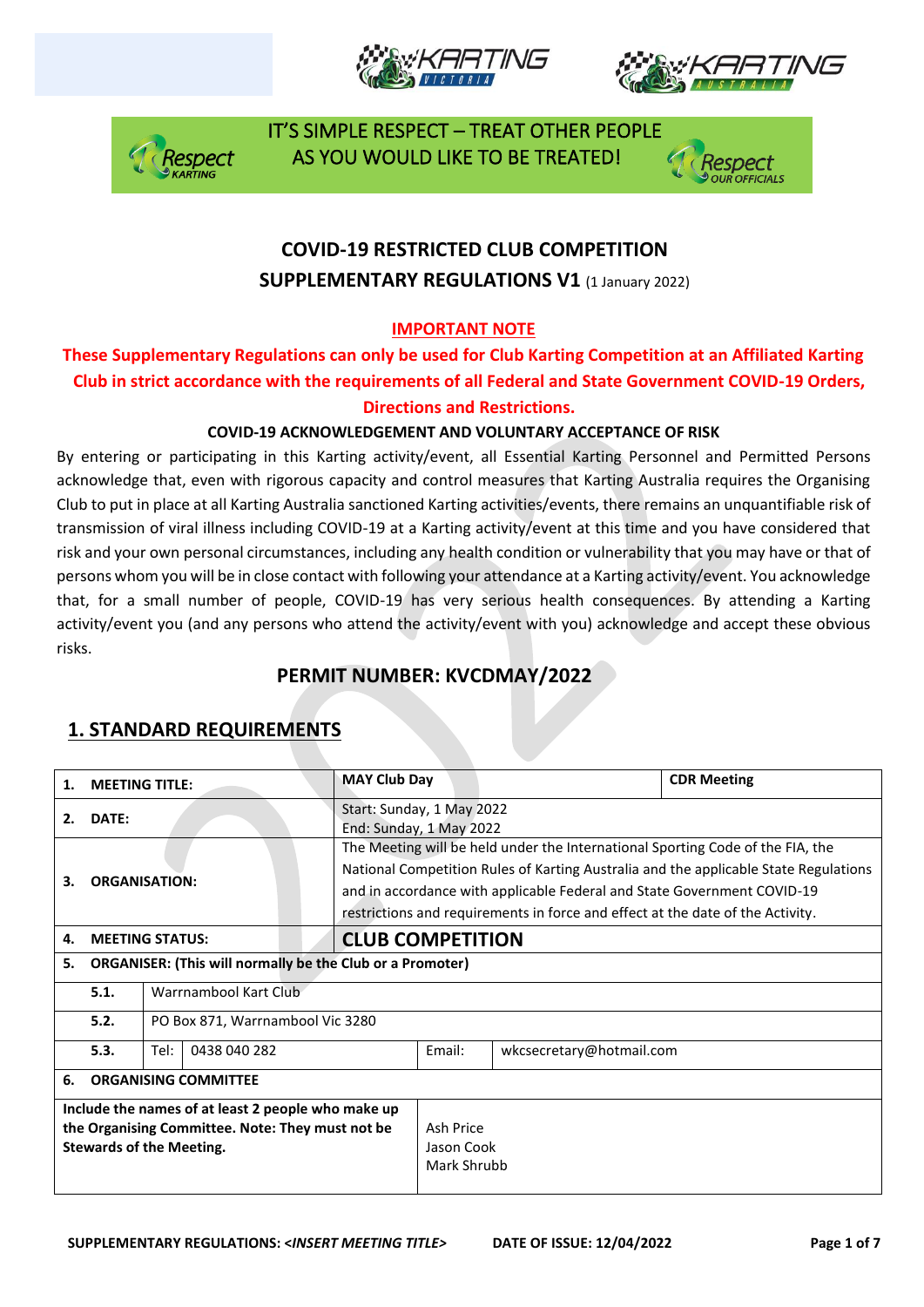







| 7. ESSENTIAL OFFICIALS (Ref: General Rules Chapter 7 Rule 4 - "Essential Officials")                                                                     |                                     |                           |  |  |  |  |
|----------------------------------------------------------------------------------------------------------------------------------------------------------|-------------------------------------|---------------------------|--|--|--|--|
| <b>Stewards of The Meeting</b><br>Note: Chief Steward Must be Grade 3 or Higher                                                                          | Russell White (Chief Steward)       |                           |  |  |  |  |
| Clerk of the Course                                                                                                                                      | Jason Cook                          |                           |  |  |  |  |
| Note: Up to 35 Entries May be Grade 4 or Higher. More than 35 Entries* Must be Grade 3 or Higher<br>* See General Rules Chapter 7 Rule 4 Guidance Note 2 |                                     |                           |  |  |  |  |
| Chief Scrutineer: May be Grade 4 or Higher                                                                                                               | Ron Shiells                         |                           |  |  |  |  |
| Chief Timekeeper:                                                                                                                                        | Sheron Cook                         |                           |  |  |  |  |
| <b>Emergency and Medical Services:</b>                                                                                                                   | Sam Newbury                         |                           |  |  |  |  |
| <b>OTHER OFFICIALS</b><br>8.                                                                                                                             |                                     |                           |  |  |  |  |
| <b>Assistant Clerk Of The Course:</b>                                                                                                                    | Michael Burton                      | <insert name=""></insert> |  |  |  |  |
|                                                                                                                                                          |                                     |                           |  |  |  |  |
| Starter                                                                                                                                                  | Ron Shiells                         |                           |  |  |  |  |
| <b>Scales Marshal</b>                                                                                                                                    | Jason Cook                          |                           |  |  |  |  |
| <b>Grid Marshal</b>                                                                                                                                      | Evan Crilly                         |                           |  |  |  |  |
| Secretary of the Meeting                                                                                                                                 | <b>Michael Burton</b>               |                           |  |  |  |  |
| Timekeeper                                                                                                                                               | <b>Sheron Cook</b>                  |                           |  |  |  |  |
| <b>CIRCUIT DETAILS</b><br>9.                                                                                                                             |                                     |                           |  |  |  |  |
| <b>Circuit Name:</b>                                                                                                                                     | Warrnambool Kart Club               |                           |  |  |  |  |
| <b>Circuit Address:</b>                                                                                                                                  | 162 Buckley's Road Allansford       |                           |  |  |  |  |
| <b>Track Length:</b>                                                                                                                                     | 745 Metres                          |                           |  |  |  |  |
| <b>Direction Of Racing:</b>                                                                                                                              | Anti Clockwise                      |                           |  |  |  |  |
| <b>Track Density:</b>                                                                                                                                    | 32                                  |                           |  |  |  |  |
| <b>Notice Board:</b>                                                                                                                                     | 1-Inside Canteen                    |                           |  |  |  |  |
|                                                                                                                                                          | 2 - Outside Scale Shed              |                           |  |  |  |  |
| <b>Stewards Office:</b>                                                                                                                                  | Judges box                          |                           |  |  |  |  |
| <b>Mechanical Breakdown Lane:</b>                                                                                                                        | Will Not Be in use at this Meeting. |                           |  |  |  |  |
| Parc Fermé:                                                                                                                                              | Between track and pits              |                           |  |  |  |  |

### **2. ADMINISTRATION**

| Anyone that holds a KA karting licence may compete at club events                                  |
|----------------------------------------------------------------------------------------------------|
| The Club must maintain a register of all permitted persons who enter the Circuit for the<br>Event. |
| The number of entries in the Event is strictly limited by Government Directions/Orders.            |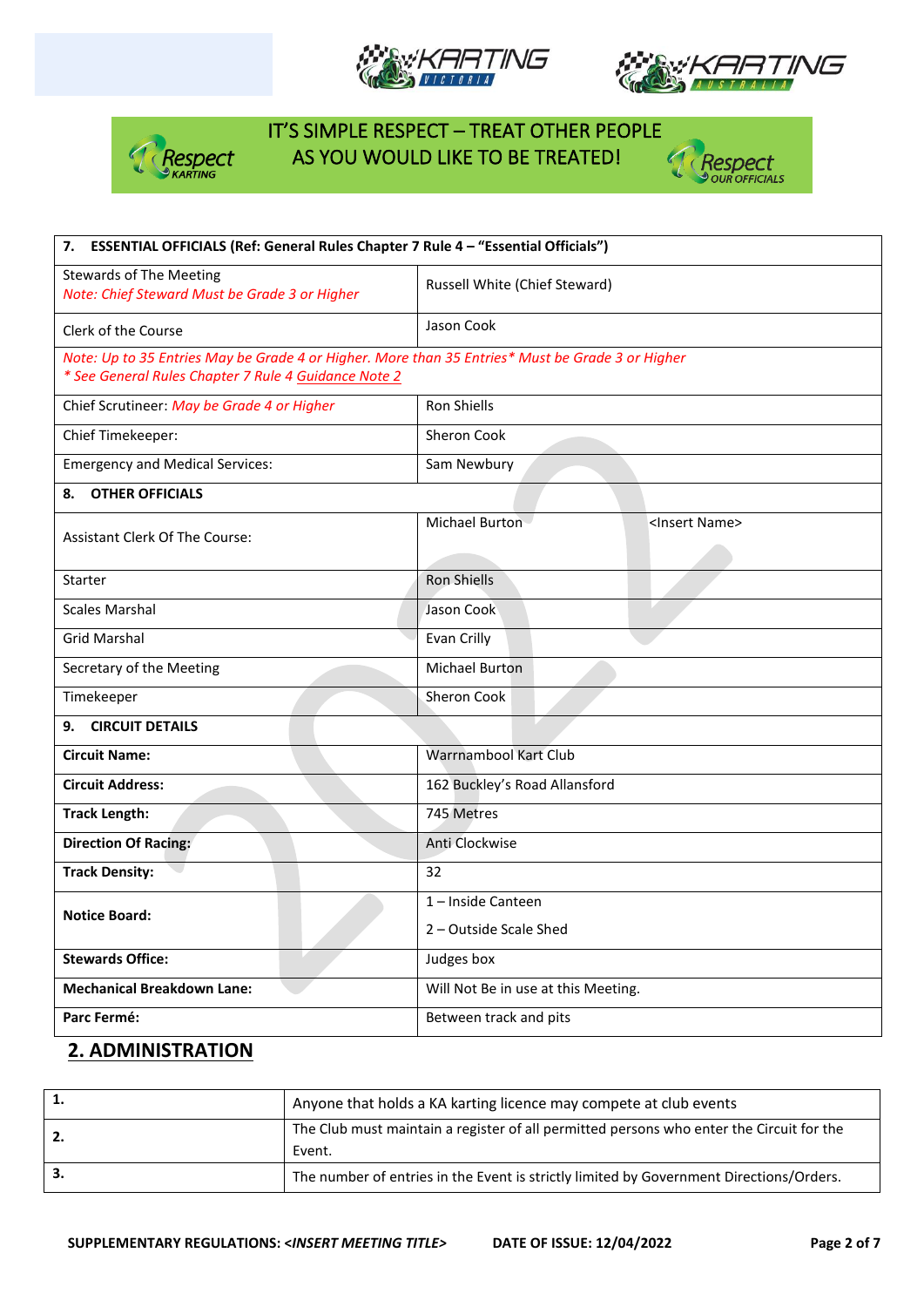







|                                                                                                                  |                                                                                     | Pre-entry for the Event is essential. There will be NO ENTRIES ACCEPTED ON THE DAY.        |                                      |                   |                                                                                                                          |  |  |  |
|------------------------------------------------------------------------------------------------------------------|-------------------------------------------------------------------------------------|--------------------------------------------------------------------------------------------|--------------------------------------|-------------------|--------------------------------------------------------------------------------------------------------------------------|--|--|--|
|                                                                                                                  |                                                                                     | The Competition Groups listed below are permitted to compete at this Meeting.              |                                      |                   |                                                                                                                          |  |  |  |
| <b>COMPETITION GROUPS</b><br>4.                                                                                  | Competition Group names as listed in the 2022 Australian Karting Manual Competition |                                                                                            |                                      |                   |                                                                                                                          |  |  |  |
|                                                                                                                  |                                                                                     | Rules Chapter 5 Rule 7 must be used.                                                       |                                      |                   |                                                                                                                          |  |  |  |
|                                                                                                                  |                                                                                     |                                                                                            |                                      |                   | See the <i>Important Notes for Clubs About 4SS Racing (Class Rules, Chapter 20)</i>                                      |  |  |  |
| <b>Competition Group</b>                                                                                         |                                                                                     | <b>Eligible Classes for each Competition Group</b>                                         |                                      |                   |                                                                                                                          |  |  |  |
| Cadet                                                                                                            |                                                                                     | Cadet 9                                                                                    | Cadet 12                             | Cadet 4SS         | <b>NOTE: Cadet 9 and Cadet 4SS MUST be</b><br>arranged behind Cadet 12.                                                  |  |  |  |
| <b>Junior (Lower Performance)</b>                                                                                |                                                                                     | KA4                                                                                        | 4SS Junior                           | Yamaha            |                                                                                                                          |  |  |  |
| <b>Junior (Higher Performance)</b>                                                                               |                                                                                     | KA3                                                                                        | KA <sub>2</sub>                      | <b>Junior Max</b> | Junior Performance                                                                                                       |  |  |  |
|                                                                                                                  |                                                                                     |                                                                                            | 4SS                                  |                   |                                                                                                                          |  |  |  |
| <b>Senior 4 Stroke</b>                                                                                           |                                                                                     | 4SS Senior                                                                                 | Supermaxx                            |                   |                                                                                                                          |  |  |  |
| <b>Senior (Lower Performance)</b>                                                                                |                                                                                     | KA4                                                                                        | KA3                                  | Yamaha            | TaG 125 Restricted                                                                                                       |  |  |  |
| <b>Senior TaG</b>                                                                                                |                                                                                     | <b>TaG 125</b>                                                                             | X30                                  |                   |                                                                                                                          |  |  |  |
| <b>Open Performance</b>                                                                                          |                                                                                     | KZ <sub>2</sub>                                                                            | D <sub>D</sub> <sub>2</sub>          | Gearbox           | Open Performance                                                                                                         |  |  |  |
| $\bullet$                                                                                                        |                                                                                     |                                                                                            |                                      |                   | Should any Competition Group reach 80% of the Track Density, the Classes in that Competition Group may be split into two |  |  |  |
| (2) groups.                                                                                                      |                                                                                     |                                                                                            |                                      |                   |                                                                                                                          |  |  |  |
| <b>ENTRIES</b><br>5.                                                                                             |                                                                                     |                                                                                            |                                      |                   |                                                                                                                          |  |  |  |
| 2.1 ENTRIES OPEN:                                                                                                |                                                                                     | 11:59 4/04/2022                                                                            |                                      |                   |                                                                                                                          |  |  |  |
|                                                                                                                  |                                                                                     | A minimum of one (1) day prior to the commencement of the Meeting 11:59 29/04/2022 NO LATE |                                      |                   |                                                                                                                          |  |  |  |
| 2.2 ENTRIES CLOSE:                                                                                               |                                                                                     | <b>ENTRIES ACCEPTED.</b>                                                                   |                                      |                   |                                                                                                                          |  |  |  |
| 2.4 ENTRIES CLOSE:                                                                                               |                                                                                     | 11:59 29/04/2022                                                                           |                                      |                   |                                                                                                                          |  |  |  |
| 6. ENTRY FEE                                                                                                     |                                                                                     |                                                                                            |                                      |                   |                                                                                                                          |  |  |  |
| 3.1 The Entry Fee for each Competition Group at this Meeting including GST including the TDF levy is as follows: |                                                                                     |                                                                                            |                                      |                   |                                                                                                                          |  |  |  |
| <b>Competition Group Name</b>                                                                                    | <b>Entry Fee</b>                                                                    |                                                                                            |                                      |                   |                                                                                                                          |  |  |  |
| All Groups                                                                                                       |                                                                                     |                                                                                            | \$25                                 |                   |                                                                                                                          |  |  |  |
| <b>Cadet and Junior Groups</b>                                                                                   |                                                                                     | \$ <insert entry="" fee=""></insert>                                                       |                                      |                   |                                                                                                                          |  |  |  |
| Senior Groups                                                                                                    |                                                                                     | \$ <insert entry="" fee=""></insert>                                                       |                                      |                   |                                                                                                                          |  |  |  |
| Second or Third Groups Entered                                                                                   |                                                                                     |                                                                                            | \$ <insert entry="" fee=""></insert> |                   |                                                                                                                          |  |  |  |
| <b>ENTRY PROCEDURE</b><br>7.                                                                                     |                                                                                     |                                                                                            |                                      |                   |                                                                                                                          |  |  |  |
| 4.1 Each Entry for this Meeting must be made using the CMS as follows:                                           |                                                                                     |                                                                                            |                                      |                   |                                                                                                                          |  |  |  |
| Log on to your driver information via http://www.karting.net.au/                                                 |                                                                                     |                                                                                            |                                      |                   |                                                                                                                          |  |  |  |

- Click on the licence and entries icon (top centre of the screen)
- Click on the "Enter a Race Meeting" icon
- Enter your log on details
- Under 'My Details' functions, choose 'Pre Enter Race Meeting'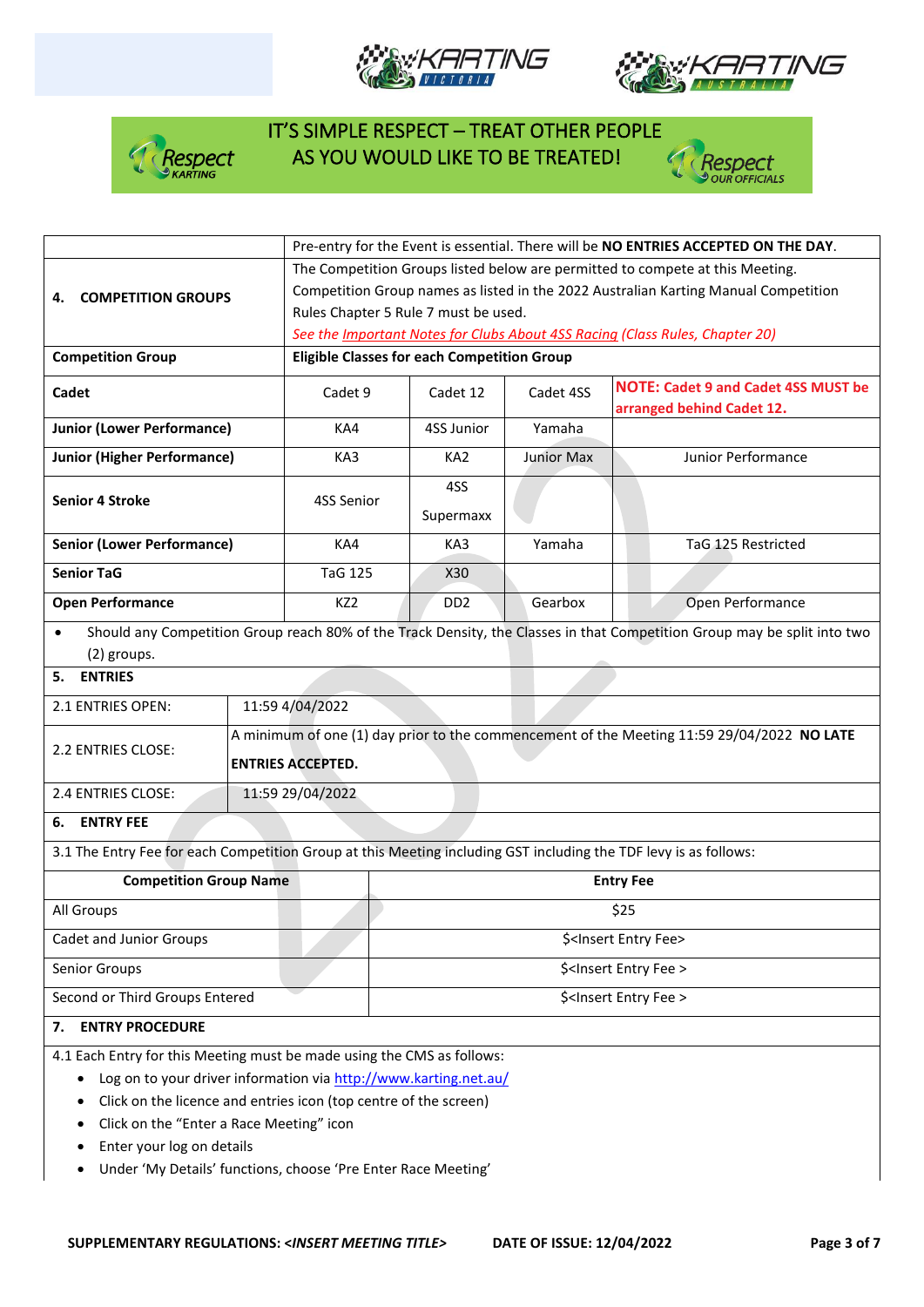







• Choose the State in which the Meeting is being held

• Choose the Club who is the Organiser of the Meeting

4.2 Payment of the Entry Fee can be made as follows:

Credit card Payments can be made via CMS using SecurePay ONLY

#### **8. MINIMUM ENTRIES**

5.1 6 is the minimum number of pre-entries which must be received for each Competition Group.

5.2 If insufficient entries are received for a Competition Group to form in its own right, the Competition Group must be consolidated in accordance with the Competition Rules Chapter 1 – Rule 9.

#### **9. BRING A MATE SESSION**

6.1 A "Bring a Mate" session Will Not be conducted at this Meeting.

#### **10. TEAMS COMPETITION**

7.1 Teams Competition Will Not be conducted at this Meeting.

#### **3. SPECIFIC COVID-19 RESTRICTION AND MITIGATION REQUIREMENTS**

**COVIDSafe ACTION PLAN** (When required at law) The Club has completed a COVIDSafe Action Plan and submitted it to the relevant State Government Department. All actions identified as being required to be done to create a COVIDSafe Event and Club facility must be carried out prior to and during the Event. **1. PERMITTED AND NON-PERMITTED PERSONS 1.1. No person who has symptoms consistent with COVID-19 (this includes any fever, respiratory symptoms, shortness of breath, sore throat, cough, lack of smell or fatigue) is permitted to attend the Circuit or participate in the Event. 1.2. Any person who starts to feel unwell or to exhibit symptoms of COVID-19 during the Event must immediately avoid contact with all persons at the Circuit and MUST IMMEDIATELY LEAVE the Circuit. 2.** Note – The number chosen in 2.1 must not exceed the maximum number of people permitted to gather under State Public Health Authority Orders/Directions/Regulations. **SOCIAL DISTANCING AND DENSITY REQUIRMENTS 2.1.** Essential Karting Personnel and Permitted Persons are not permitted to gather in groups greater than Choose a number while in attendance at the Event. (Delete if no limit on Group size by the State Government required) **2.2.** Government prescribed Social Distancing measures must always be observed. **2.3.** The use by Permitted Persons of any indoor facilities is strictly limited by the Density Quotient of the room as included in the Club's COVIDSafe Action Plan. 2.4. Food service provided at the Event must fully comply with all State Public Health Authority Orders/Directions/Regulations. • Hand Hygiene must be available at all food service outlets. • Regular cleaning in accordance with the Club's COVIDSafe Action Plan MUST be carried out throughout the Event. **3. Check In Requirements**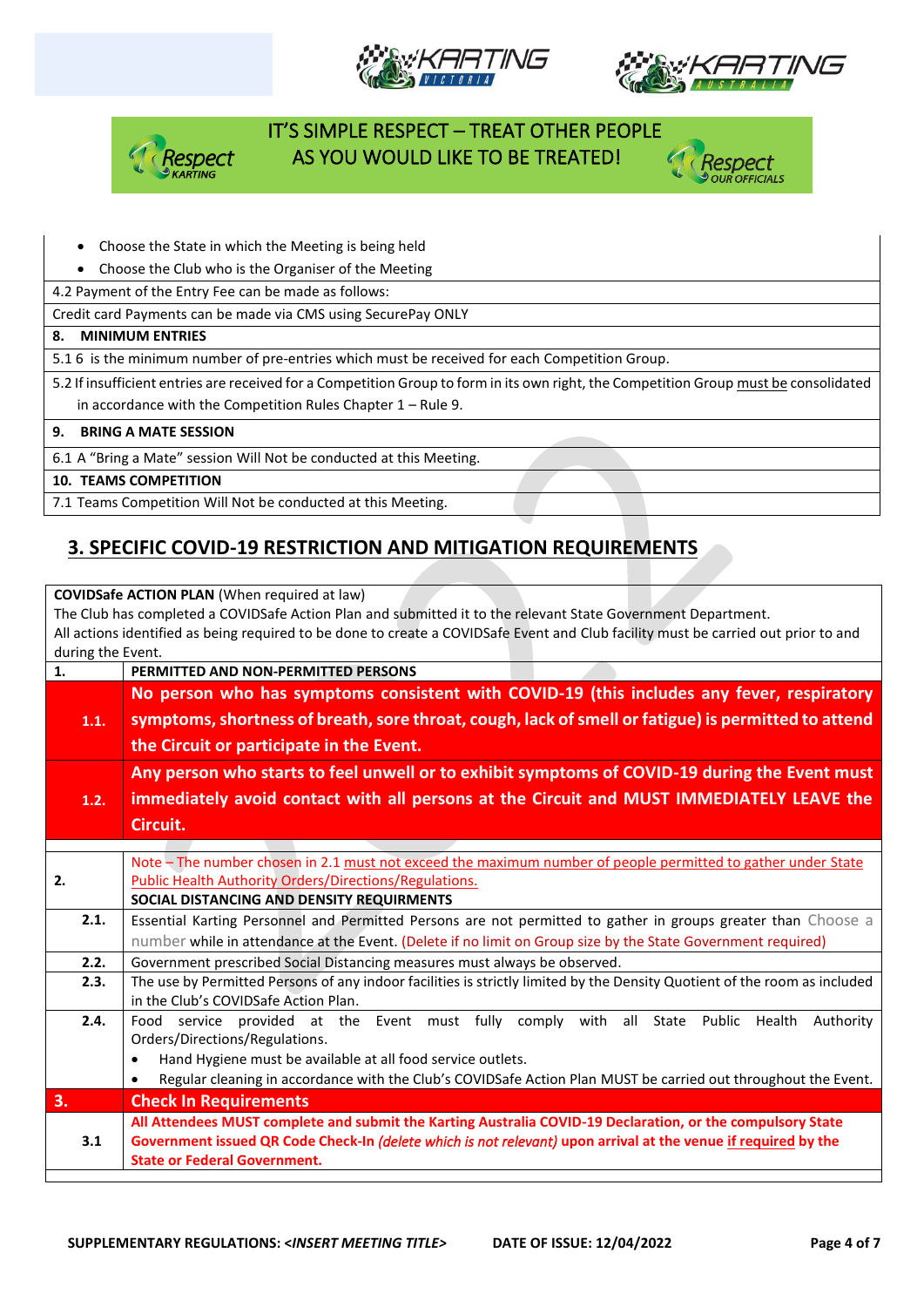







| 4.  | HYGIENE FACILITIES - TOILET/WASHROOM FACILITIES and HAND SANITISER                                                                                                                                                                                                                               |
|-----|--------------------------------------------------------------------------------------------------------------------------------------------------------------------------------------------------------------------------------------------------------------------------------------------------|
| 4.1 | The Club is required to provide facilities to ensure general and sensible hygiene practices are maintained.                                                                                                                                                                                      |
| 4.2 | Toilet and washroom facilities at the Circuit must be open and available for use.                                                                                                                                                                                                                |
| 4.3 | Washroom facilities must be properly equipped with liquid soap, running water and either air hand driers or paper<br>towels.<br>The toilets and washroom facilities must be cleaned at least once during the day or as otherwise required in<br>accordance with the Club's COVIDSafe Action Plan |
| 4.4 | It is strongly recommended that Essential Karting Personnel and Permitted Persons bring their own supply of hand<br>sanitiser for use in accordance with government recommendations in addition to hand sanitiser that is supplied by the<br>Club.                                               |

### **4. COMPETITION**

| <b>FORMAT OF RACING - CLUB COMPETITION GROUPS</b><br>1. |                                                                                                                     |                                                                                              |              |                                                                                                              |  |        |                                                                                                   |  |
|---------------------------------------------------------|---------------------------------------------------------------------------------------------------------------------|----------------------------------------------------------------------------------------------|--------------|--------------------------------------------------------------------------------------------------------------|--|--------|---------------------------------------------------------------------------------------------------|--|
| 1.1                                                     | <b>Practice</b>                                                                                                     | 3 Practice session/s of 6 minutes will be held.                                              |              |                                                                                                              |  |        |                                                                                                   |  |
| 1.2                                                     | Qualifying                                                                                                          | There Will Not be Timed Qualifying at this Event.                                            |              |                                                                                                              |  |        |                                                                                                   |  |
|                                                         |                                                                                                                     | If Timed Qualifying occurs (Order of Karts on the grid must be random - no high/low numbers) |              |                                                                                                              |  |        |                                                                                                   |  |
| 1.3                                                     | <b>Heats &amp; Final</b>                                                                                            |                                                                                              |              |                                                                                                              |  |        | The system of gridding will be in accordance with State Regulations - Club Competition Format No. |  |
| <b>DISTANCES</b><br>2.                                  |                                                                                                                     |                                                                                              |              |                                                                                                              |  |        |                                                                                                   |  |
| Heat 1                                                  |                                                                                                                     | 10                                                                                           | Heat 2       | 10                                                                                                           |  | Heat 3 | 10                                                                                                |  |
|                                                         |                                                                                                                     | Click here to                                                                                | <b>Final</b> | 12                                                                                                           |  |        |                                                                                                   |  |
|                                                         |                                                                                                                     | enter text.                                                                                  |              |                                                                                                              |  |        |                                                                                                   |  |
| 3.                                                      | <b>ACCESS TO CIRCUIT</b>                                                                                            |                                                                                              |              |                                                                                                              |  |        |                                                                                                   |  |
| 3.1                                                     |                                                                                                                     | Competitors will be permitted to enter the Circuit from 9am on 27/03/2022                    |              |                                                                                                              |  |        |                                                                                                   |  |
| 4.                                                      | <b>DRIVERS BRIEFING</b>                                                                                             |                                                                                              |              |                                                                                                              |  |        |                                                                                                   |  |
| 4.1                                                     |                                                                                                                     |                                                                                              |              | Drivers Briefing notes will be advised in an electronic format OR over the PA system to all Competitors. Any |  |        |                                                                                                   |  |
|                                                         | questions should be directed to the Chief Steward prior to the start of Competition.                                |                                                                                              |              |                                                                                                              |  |        |                                                                                                   |  |
| <b>SCRUTINEERING</b><br>5.                              |                                                                                                                     |                                                                                              |              |                                                                                                              |  |        |                                                                                                   |  |
| 5.1                                                     | All Competitors will be required to complete an electronic Scrutineering Form (Insert the link to the Scrutineering |                                                                                              |              |                                                                                                              |  |        |                                                                                                   |  |
|                                                         | Form provided by KA) via a URL provided to them by the Host Club.                                                   |                                                                                              |              |                                                                                                              |  |        |                                                                                                   |  |
| 5.2                                                     | This form will be submitted to the Race Secretary in an electronic format.                                          |                                                                                              |              |                                                                                                              |  |        |                                                                                                   |  |
| <b>FUEL</b><br>6.                                       |                                                                                                                     |                                                                                              |              |                                                                                                              |  |        |                                                                                                   |  |
| 6.1                                                     | PULP and E10 PULP are the only fuels permitted to be used at this Meeting.                                          |                                                                                              |              |                                                                                                              |  |        |                                                                                                   |  |
| 6.2                                                     | Control Fuel Will Not be used at this Meeting.                                                                      |                                                                                              |              |                                                                                                              |  |        |                                                                                                   |  |
| <b>TIMETABLE</b><br>7.                                  |                                                                                                                     |                                                                                              |              |                                                                                                              |  |        |                                                                                                   |  |
| 7.1                                                     | Sunday 1/05/2022                                                                                                    |                                                                                              |              |                                                                                                              |  |        |                                                                                                   |  |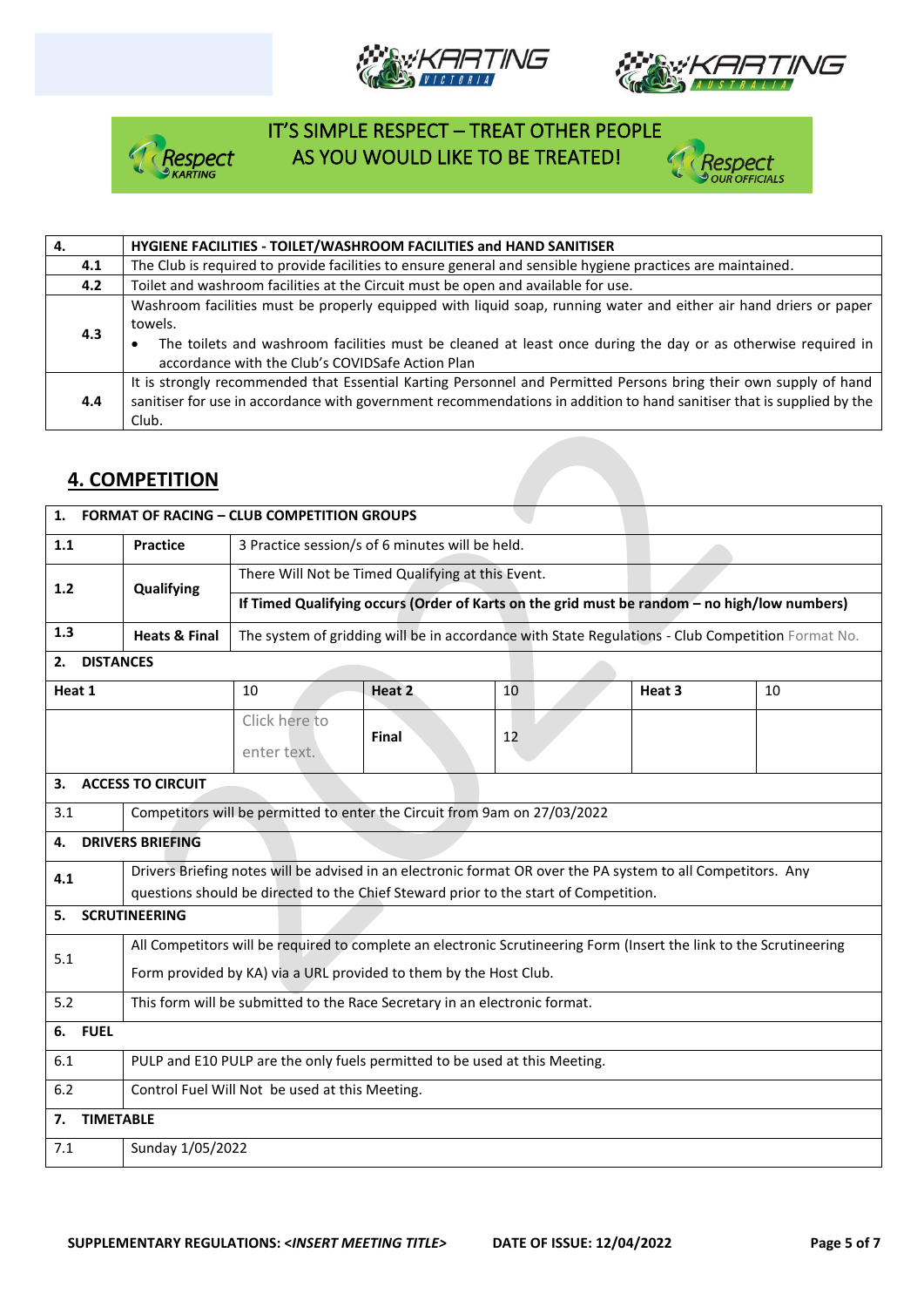







|              | <b>TIME</b>                                                                                                       | <b>ACTIVITY</b> |  |  |  |  |
|--------------|-------------------------------------------------------------------------------------------------------------------|-----------------|--|--|--|--|
| a)           | 8:30am                                                                                                            | Gates open      |  |  |  |  |
| b)           | <b>TBC</b>                                                                                                        | Canteen opens   |  |  |  |  |
| c)           | 9:00am                                                                                                            | Practice        |  |  |  |  |
| $\mathsf{d}$ | <b>NA</b>                                                                                                         | Qualifying      |  |  |  |  |
| $\epsilon$   | 10:30am                                                                                                           | Racing          |  |  |  |  |
| 8.           | <b>TROPHIES AND PRIZES</b>                                                                                        |                 |  |  |  |  |
| 8.1          | Final only counts                                                                                                 |                 |  |  |  |  |
| 8.2          | There will be a gathering for a Presentation of Trophies and Prizes at the end of Competitio0n in accordance with |                 |  |  |  |  |
|              | <b>Government Restrictions</b>                                                                                    |                 |  |  |  |  |

## **4. CIRCUIT SPECIFIC REQUIREMENTS**

| 1.   | <b>PADDOCK ALLOCATION</b>                                                                                                                                                             |  |  |  |  |  |  |
|------|---------------------------------------------------------------------------------------------------------------------------------------------------------------------------------------|--|--|--|--|--|--|
|      | Paddock allocation Will Not will occur for the Meeting                                                                                                                                |  |  |  |  |  |  |
| 2.   | <b>MEDICAL SERVICES</b>                                                                                                                                                               |  |  |  |  |  |  |
| 2.1. | Any Medical assistance that is required outside of the operating hours when Kart's are not on the Race Track please<br>contact 000. The address to give to the Emergency Services is: |  |  |  |  |  |  |
|      | Warrnambool Kart Club                                                                                                                                                                 |  |  |  |  |  |  |
|      | 162 Buckley's Road Allansford                                                                                                                                                         |  |  |  |  |  |  |
| 3.   | <b>KART RETRIEVAL</b>                                                                                                                                                                 |  |  |  |  |  |  |
| 3.1. | Pit Crew with trolleys Will Not be given access to the Circuit during Qualifying and Racing.                                                                                          |  |  |  |  |  |  |
| 3.2. | Retrieval of Karts is at the discretion of the Clerk of the Course                                                                                                                    |  |  |  |  |  |  |
| 3.3. | Pit Crew must only enter the Circuit when permitted by the Grid Marshal or the Clerk of the Course and then only if                                                                   |  |  |  |  |  |  |
|      | wearing a HIGH VISIBILITY SAFETY VEST on the upper torso.                                                                                                                             |  |  |  |  |  |  |
| 3.4. | Karts can be retrieved via outgrid                                                                                                                                                    |  |  |  |  |  |  |
| 4.   | <b>ADDITIONAL VENUE REQUIREMENTS</b>                                                                                                                                                  |  |  |  |  |  |  |
| 4.1. | Subject to any applicable laws which may govern the access of animals, including but not limited to guide dogs, no<br>animals are allowed anywhere within the facility.               |  |  |  |  |  |  |
| 4.2. | No dumping of Fuel or Tyres, please make your own arrangements.                                                                                                                       |  |  |  |  |  |  |
| 4.3. | No unlicenced driving of motor vehicles permitted at the Circuit.                                                                                                                     |  |  |  |  |  |  |
| 4.4. | No motorised scooters, mini bikes, roller blading, skateboards, bicycles and tricycles allowed at the complex during the                                                              |  |  |  |  |  |  |
|      | entire Meeting. Officials may confiscate any such items for the duration of the Meeting.                                                                                              |  |  |  |  |  |  |
| 4.5. | Marquees are not to be erected without consent of the Club.                                                                                                                           |  |  |  |  |  |  |
| 4.6. | EFTPOS will not be available.                                                                                                                                                         |  |  |  |  |  |  |